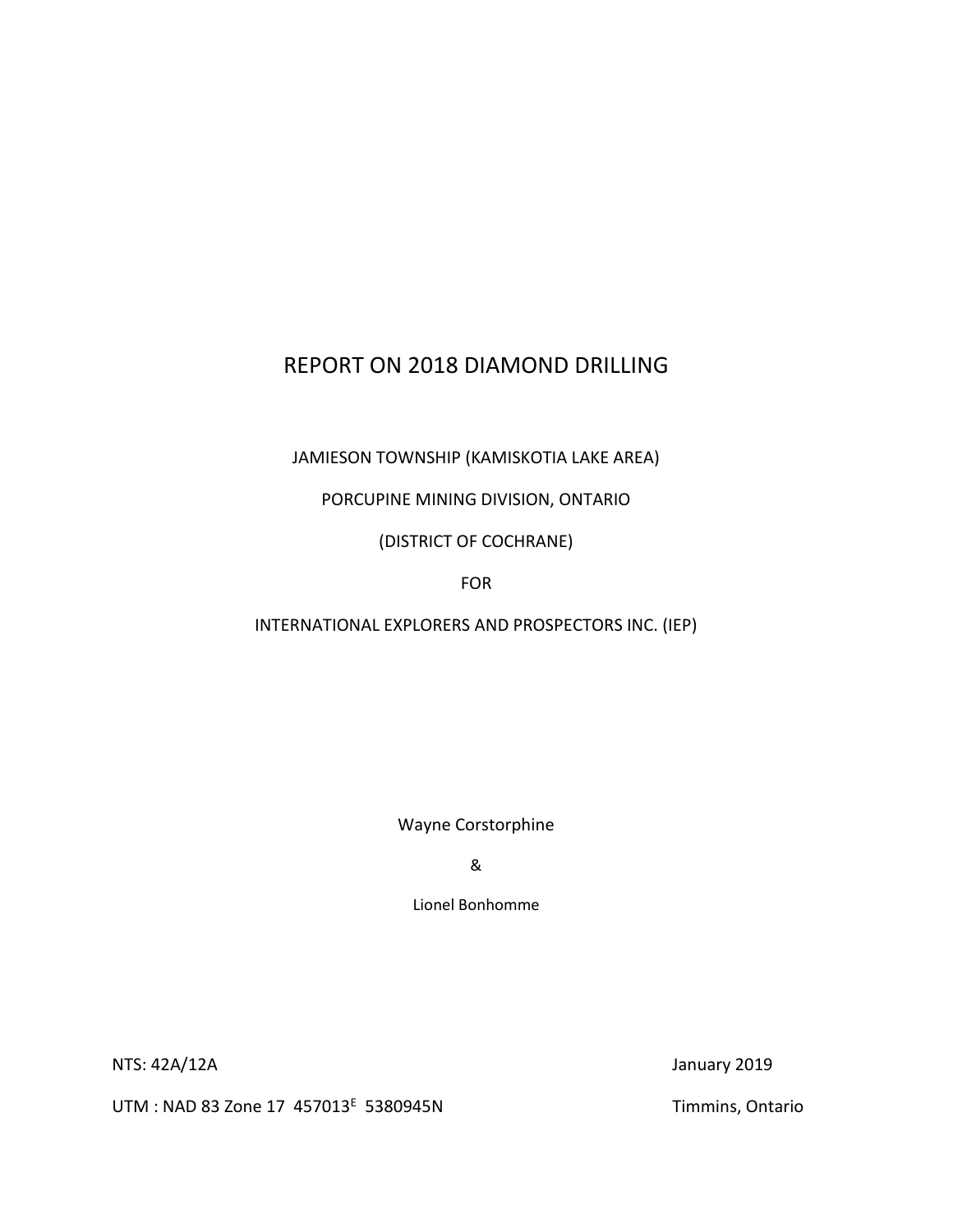#### **TABLE OF CONTENTS**

|--|

| 1.0 | $\mathbf{1}$   |                |                |  |  |  |  |  |
|-----|----------------|----------------|----------------|--|--|--|--|--|
| 2.0 | $\overline{2}$ |                |                |  |  |  |  |  |
| 3.0 | $\overline{3}$ |                |                |  |  |  |  |  |
|     | 3.1            |                | 3              |  |  |  |  |  |
|     | 3.2            |                | $\overline{3}$ |  |  |  |  |  |
|     | 3.3            |                |                |  |  |  |  |  |
|     | 3.4            | $\overline{4}$ |                |  |  |  |  |  |
| 4.0 | $\overline{4}$ |                |                |  |  |  |  |  |
|     | 4.1            |                | $\overline{4}$ |  |  |  |  |  |
|     | 4.1.1          |                |                |  |  |  |  |  |
|     | 4.2            |                | $\overline{7}$ |  |  |  |  |  |
|     | 4.2.1          |                | 8              |  |  |  |  |  |
| 5.0 |                |                |                |  |  |  |  |  |
| 6.0 | 9              |                |                |  |  |  |  |  |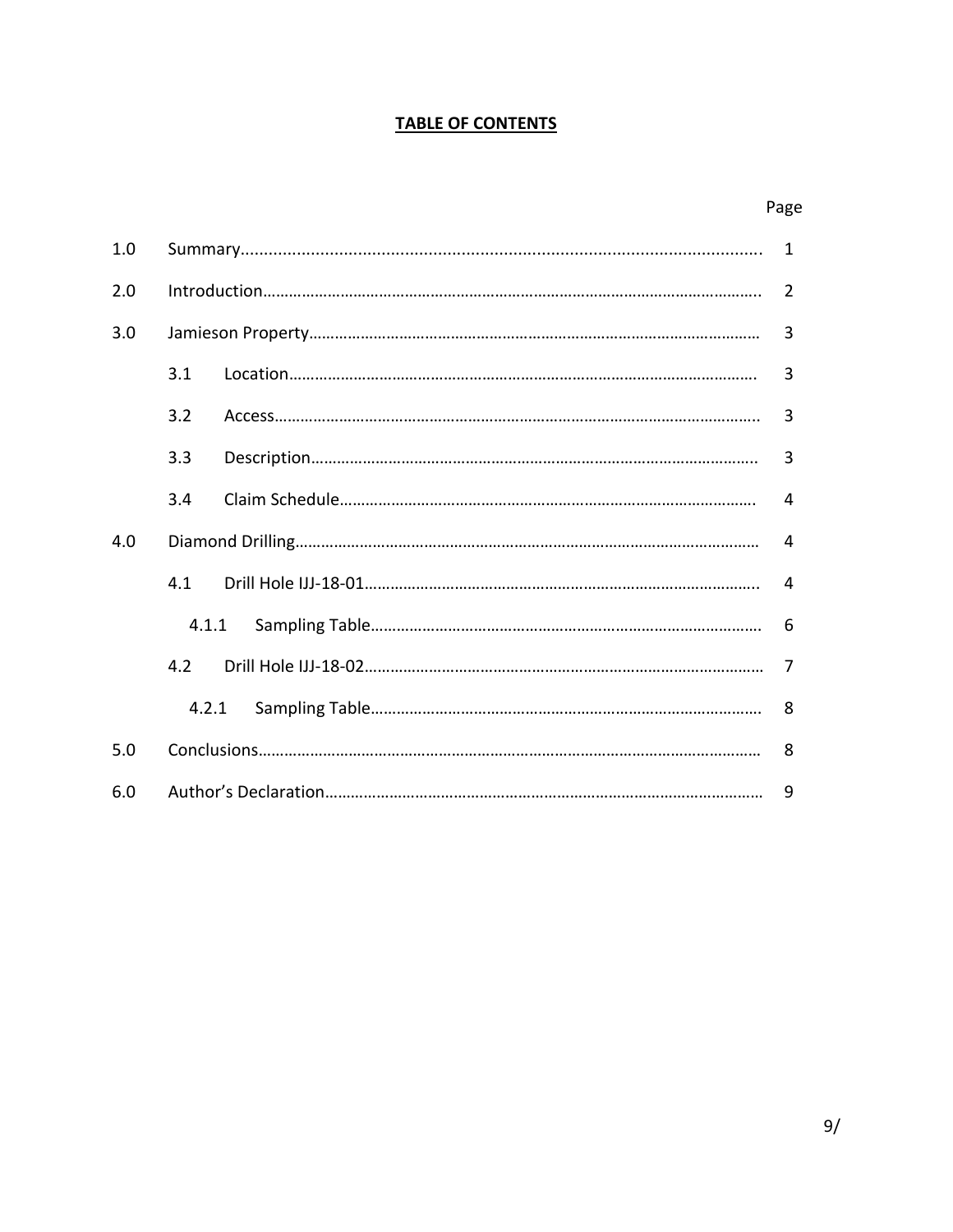#### **LIST OF FIGURES**

| Figure 1 |  |
|----------|--|
| Figure 2 |  |

#### **APPENDICES**

- A Financial Statement of Costs
- B Diamond Drill Logs and Sections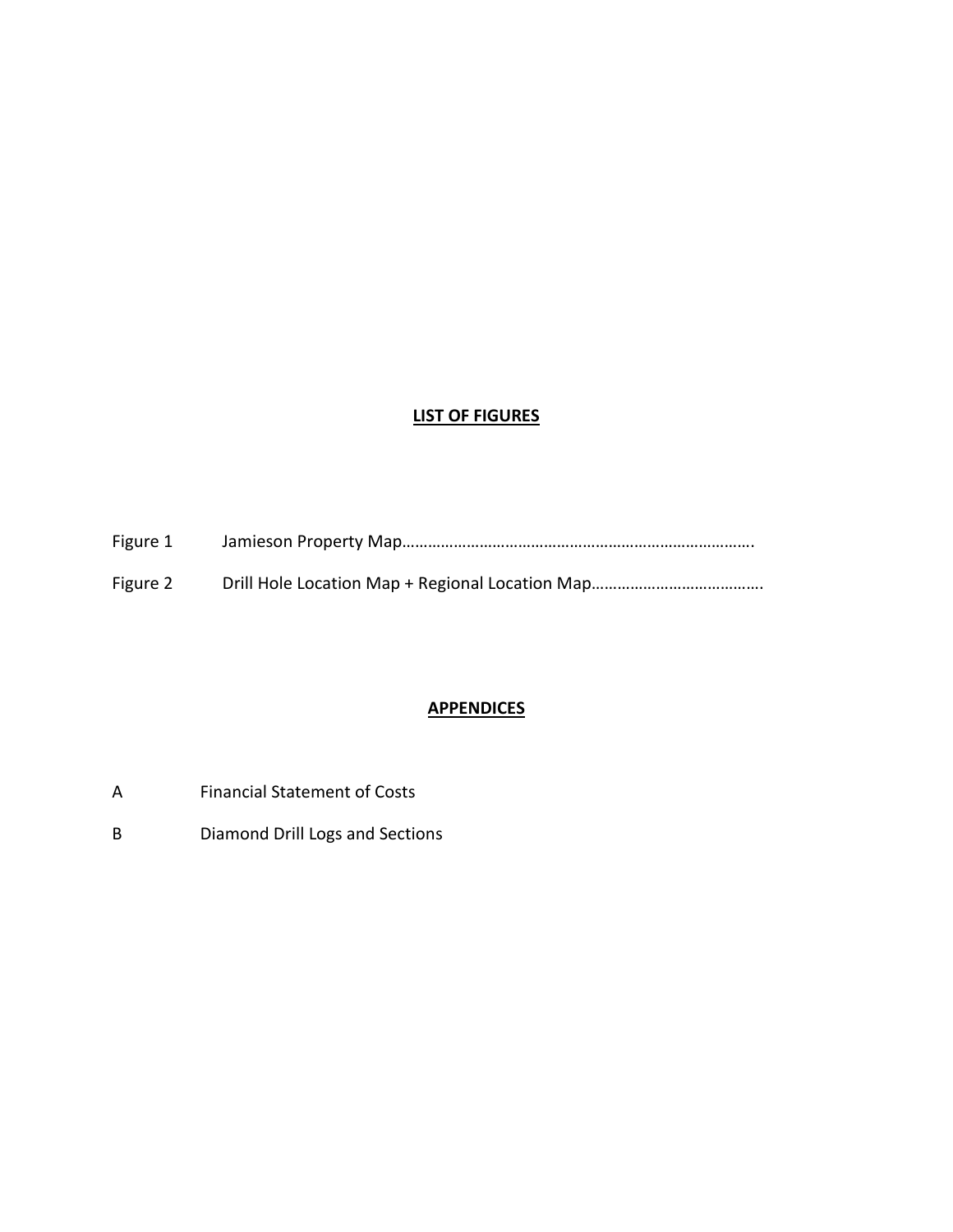## **1.0 SUMMARY**

Two diamond drill holes were completed by International Explorers & Prospectors Inc. between May 24 and June 8, 2018 on their wholly owned Jameland Property in Jamieson Township, 22 kilometres due northwest of Timmins, Ontario.

The holes were to test the main zone of mineralization on the historic Cu-Zn-Au Jameland Mines Property. The drilling was to fill the need of having core to examine as all historic drill core had been lost over the years.

IJJ-18-01 was collared on section 85E of the old mine grid, and area where a good representative intersection of the mineralized zone could be expected. IJJ-10-02 was collared behind IJJ-18-01 so as to undercut and sample at a deeper location on the same section.

IJJ-18-01 was completed successfully to a depth of 279.0 metres, intersecting three main intervals of chalcopyrite mineralization between 148.3 and 181.6 metres. The principal chalcopyrite-assay zones were at 148.3-149.5 (1.2) meters 3.67% Cu , 156.8-157.6 (0.8) metres 1.34% Cu and 179.5-181.6 (2.1) metres 3.86% Cu with the latter being recognized as the mine's "main" zone. Chalcopyrite in the central assay interval was not picked up in the logging but was recognized in the sample book description.

Intermediate Andesitic volcanics dominate the cored stratigraphy and host the two deeper chalcopyrite-bearing zones. The upper zone of chalcopyrite is hosted by intermediate rock of Andesitic to possibly Dacitic composition. Typical depositional regimes included flow rock, flowbreccias and tuffs. Two narrow Quartz-Feldspar Porphyries were encountered above 99.0 metres in IJJ-18-01 and a Dacite to Rhyodacite interval was present at 194.7-234.0 metres - all significantly distal to the principal zones of notable mineralization. Intermediate volcanic materials make up about 85 percent of the cored section in IJJ-18-01.

IJJ-18-02 encountered exclusively felsic volcanics of suspected Dacitic to Rhyodacitic composition after 54.9 metres (casing to 50.2 metres). With the exception of a number of chert occurrence these felsics continued to a depth of 192.2 metres. From 192.2 metres to the end of the hole at 268.0 metres where a break-through into open mine workings occurred the sequence was exclusively Andesitic with minor chemical chert horizons. Massive Sulphides at the break-through probably represented in situ remnant ore from the mine workings and thus one of the main Sphalerite zone assayed 1.1 m 6.4 % Cu 5.52% Zn 496 ppb Au and 21.3 g/t Ag

These holes confirmed the massive sulphide ore and the stringer type ore mined on the property. Assay results from IJJ-18-01 and IJJ-18-02 are appended to this report. Sampling intervals with sample numbers are tabled in sections 4.11 and 4.21.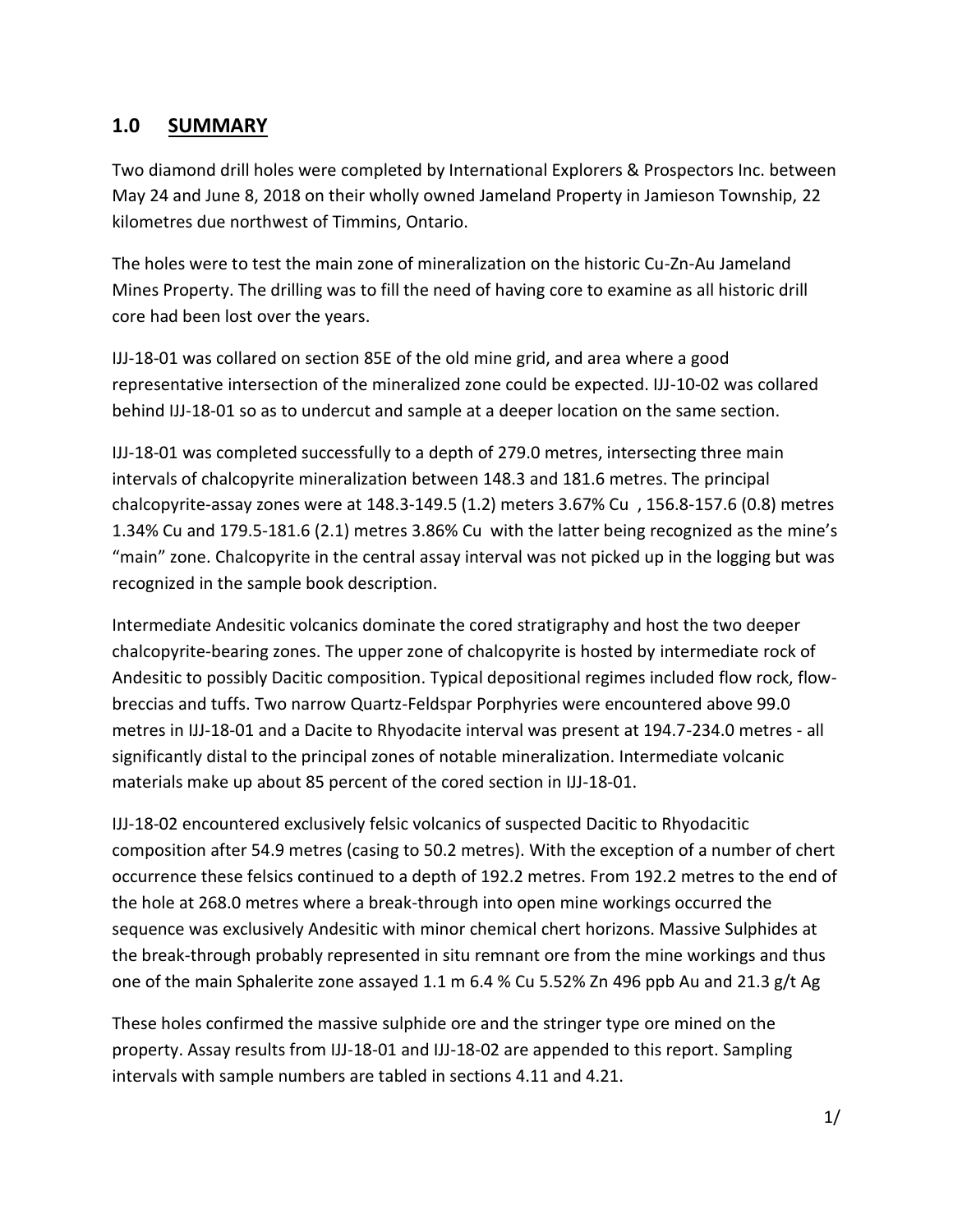# **2.0 INTRODUCTION**

International Explorers & Prospectors Inc. (IEP) currently owns the former Jameland Mines Limited's "Jameland Property" (or part thereof), inclusive of the "Jameland Sulphide Zone" – a trend of variable copper – zinc – gold mineralization.

Little, if any, historic core exists from previous work on the property so in the early months of 2018 IEP scheduled a small drilling program to retrieve fresh core information at two elevation levels from a representative section of the "Jameland Sulphide Zone".

Based on historic results mine-grid section 85E was considered the best location to intersect a representative sample of the sulphide zone. The old casings were located, and the azimuth was confirmed along with the dip. A 3 D model was created with a drone survey for accuracy .It was determined that the magnetic declination varied from the original grid and programs completed post 1992 had assumed an azimuth of 208 degrees while the casings were 220 degrees. The drill program was able to confirm this error by tying the results with mine plans obtained from MNDM in their records.

International Explorers & Prospectors Inc. contracted NPLH Drilling, a private company in Timmins Ontario, to carry out the program. Larger size NQ core would better sample the rock and mineralization. The drill program commenced with IJJ-18-01 on May 24, 2018 and ended June 8, 2018 with the completion of IJJ-18-02.

Drill hole IJJ-18-01 was collared at UTM coordinate NAD 83 Zone 17, 456980E, 5380885N. Drilling direction was to the southwest at 220 degrees – roughly orthogonal to the northwest trending mineralization. Collar inclination was -60 degrees. The drill hole finished at a depth of 279.0m.

Hole IJJ-1-02's collar location was NAD 83 Zone 17, 457045E, 5381013N. Orientation was azimuth 220 degrees, inclination -55 degrees allowing it to undercut IJJ-18-01. Unfortunately as it was entering mineralization IJJ-18-02 encountered open underground workings and had to be stopped prematurely.

Total drill meterage was 547 of which 92 was casing – leaving 455 metres of recovered core.

At the time of drilling sampling was undertaken for copper, lead, zinc, silver and gold in those areas where it was felt the degree of sulphide mineralization warranted it. Logging and sampling were carried out in the same facility. Laboratoire Expert Inc. in Rouyn-Noranda, Quebec received and analyzed the samples.

Sampling tables can be found in Sections 4.11 and 4.21. Assay Certificates are in Appendix C.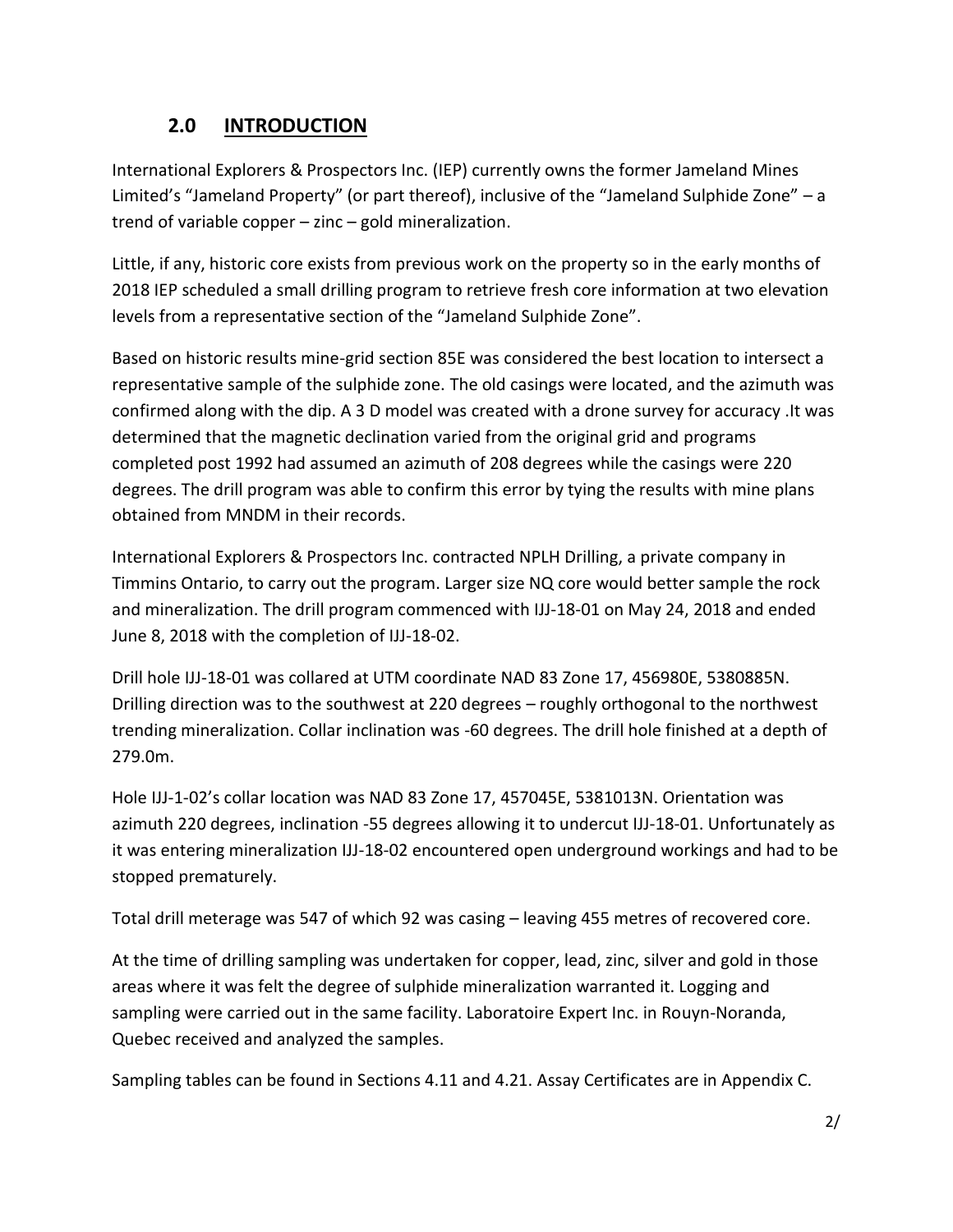## **3.0 JAMELAND PROPERTY**

The Jameland Property formerly claim P4275108 has been divided into cells in April 2018.The area of drilling is on the new cell Numbers 129870,279161 .An Exploration permit #PR-17- 11090 was issued to IEP on May 15,2017 for a period of 3 years .An M.O.U. is awaiting revisions with Wabun Tribal council acting on behalf of the First Nations interest. Mattagami First Nation, Tawkwa Tagamou First Nation, Mushkegowuk Tribal Council, Metis Nation of Ontario were notified of the work proposal and comments were followed when the work was performed.

## **3.1 LOCATION**

The Jameland property is located in Jamieson Township in northeastern Ontario, about 22 kilometres due northeast of Timmins, Ontario. The NAD 83 UTM coordinate for the work area is Zone 17, 457008E, 5380950N. The NTS reference is 42A/12A.

#### **3.2 ACCESS**

The claim can be accessed by travelling on highway 101 west from Timmins for a distance of 6 km then turning north on the Kamkotia Road which is paved to the end of a gate at 14 km where the MNDM has waste water treatment plant at the old Kamkotia mine. A gravel road beyond the gate for 2 km leads to the work area.

#### **3.3 DESCRIPTION**

The vegetation on the property consist of tag alders of poplar, birch and spruce trees as described in The Romeo Mallette Forest Block 45537 The soil is clay covered with minor humus and the ground elevations are very flat with drainage to a south creek flowing into the Kamkotia River,. NPLH was responsible to complete the work and were advised of a requirement of sumps to be created for the cuttings of the drill program which were then backfilled and not enter the Kamkotia River. This requirement was requested as a condition of the issuance of the drill permit by various First Nations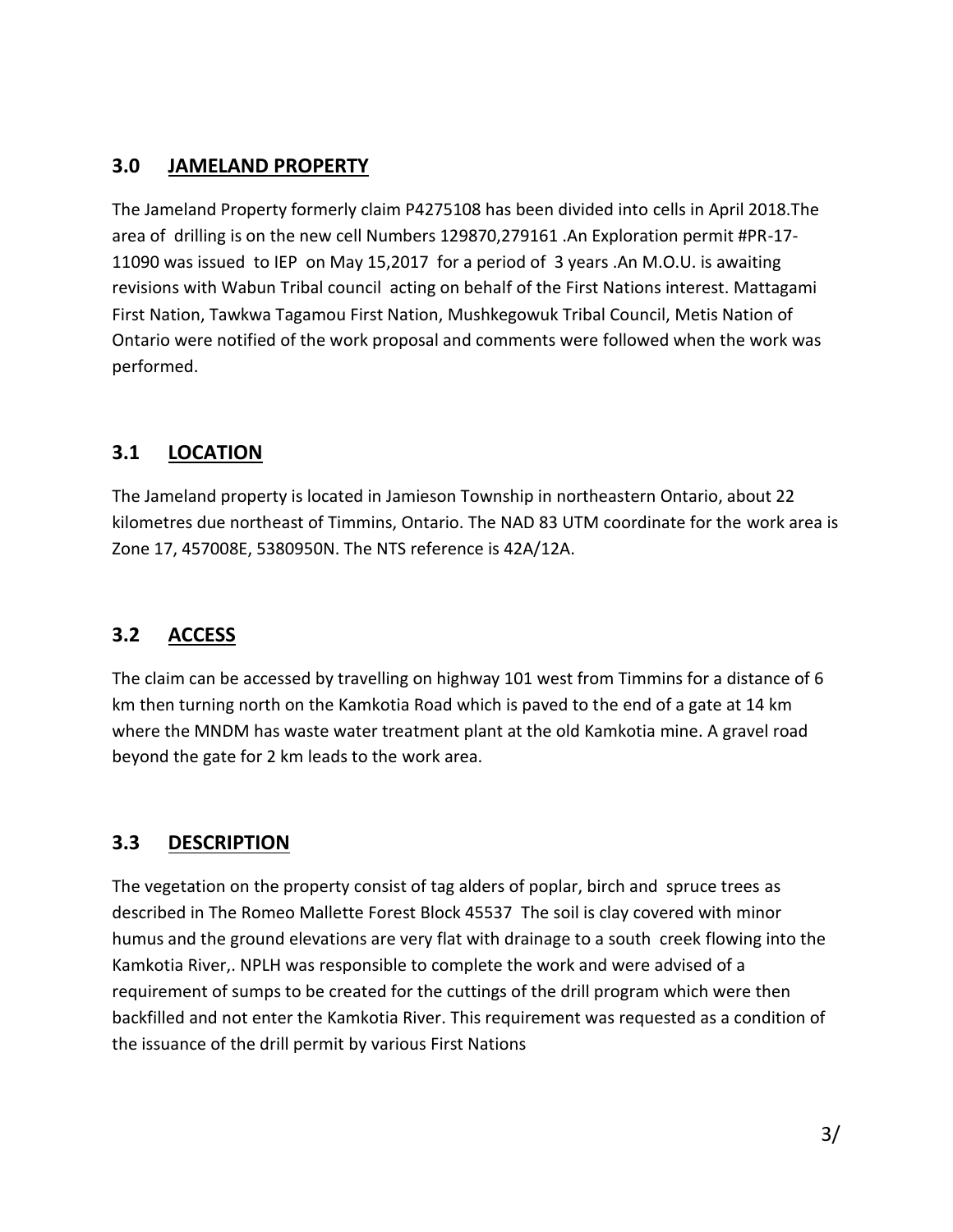## **3.4 CLAIM SCHEDULE**

The mining claim P4275108 was converted to 6 boundary cells and 4 cell claims. The new description is as follows:

Cell Claim numbers 164400, 164401, 223165, 268351 and Boundary claim numbers 118974, 129870, 158290, 183866, 243850, 279161. The anniversary date for all cell claims and boundary cells is December 8, 2019.

The work was carried out on boundary claim number 279161 and 129870.

#### **4.0 DIAMOND DRILLING**

Two NQ diamond drill holes were completed on the Jameland Property between May 24 and June 8, 2018. The program was managed by International Explorers & Prospectors Inc. the owners of the property.

Drilled meterage totalled 547 metres. Casing accounted for 92 metres - leaving 455 metres of recovered NQ core 47.6 mm in diameter.

The drilling contractor was NPLH Drilling, a private company in Timmins, Ontario.

The objective of the drill program was the acquisition of physical material from mineralized zone as all historic core had been lost over time. Re-examination of the zone on a favourable section would provide the necessary elements with which to reconsider the potential of the deposit.

It was decided to intersect the Cu-Zn-Au mineralization zone at two elevations on the Section 85 of the old mine grid, with the second hole undercutting the first.

IJJ-18-01 successfully intersected the mineralized zone, encountering three significant chalcopyrite intervals with variably attendant pale sphalerite. The assay results and sampling intervals are tabled in the sections that follow.

#### **4.1 DRILL HOLE IJJ-18-01**

#### **Summary Log**

- 0.0-41.6 Overburden/Casing
- 41.6-41.75 Intrusive Diabase (overburden?)
- 41.75-69.45 Intermediate Volcanic Andesite 4/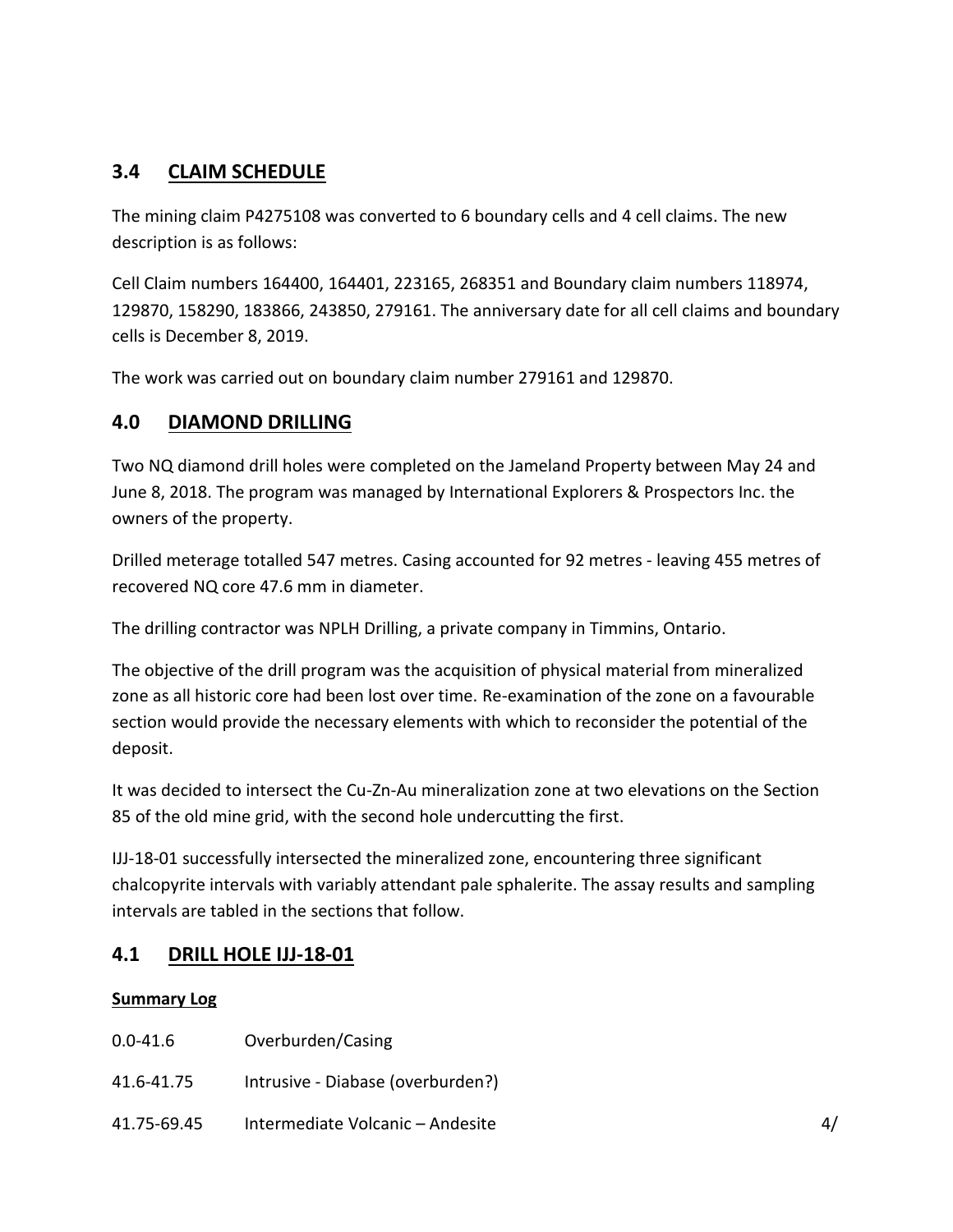61.25-68.7 pyritic - 3-5%

- 69.45-70.3 Felsic Intrusive Quartz-Feldspar Porphyry
- 70.3-84.5 Intermediate Volcanic Andesite minor local py
- 84.5-87.0 Intermediate Volcanic Andesite pyritic 10-15%, 20% at 10-20cm widths
- 87.0-99.0 Felsic Intrusive Quartz-Feldspar Porphyry pyritic 3-5%, 10% locally
- 99.0-133.5 Intermediate Volcanic Andesite pyritic 2-3%, 5-10% at cm-scale
- 133.5-141.5 Intermediate Volcanic Andesite
- 141.5-149.4 Intermediate Volcanic Andesite to Dacite Mineralized Zone

141.5-148.3 pyritic - 5-10%, 10-15% at cm-scale

**#1** 148.3-148.9 chalcopyrite 5%, pyrrhotite tr-1%

148.9-149.3 15-18% chalcopyrite, minor pyrite, minor pyrrhotite

149.4-160.3 Intermediate Volcanic - Andesite - Mineralization

**#2** 157.18-157.47 - chalcopyrite 5% + pyrite

- 160.3-166.0 Intermediate Volcanic Andesite variably pyritic 5-8%, 20% at cm-scale
- 166.0-179.5 Intermediate Volcanic Andesite
- 179.5-181.6 Intermediate Volcanic Andesite Mineralized Zone (Main Mine Zone)
	- **#3** 179.6-180.3 main sulphide section 70% py, 10% cpy, 5% po, tr-1% sph

```
#3 180.3-181.6 variably pyritic - 5-8%, trace to 3% chalcopyrite
```
- 181.6-194.7 Intermediate Volcanic Andesite
- 194.7-234.0 Felsic Volcanic Dacite to Rhyodacite finely quartz-phyric
- 234.0-236.0 Intermediate Volcanic Andesite variably pyritic 5-8%, 15-18% at cm-scale
- 236.0-250.32 Intermediate Volcanic- Andesite variably pyritic 5-8%, 15-20% at cm-scale
- 250.32-266.58 Intermediate Volcanic Andesite massive
- 266.58-279.0 Intermediate Intrusive Diorite (synvolcanic?) very magnetic (3% magnetite)
	- 279.0 End of Hole 5/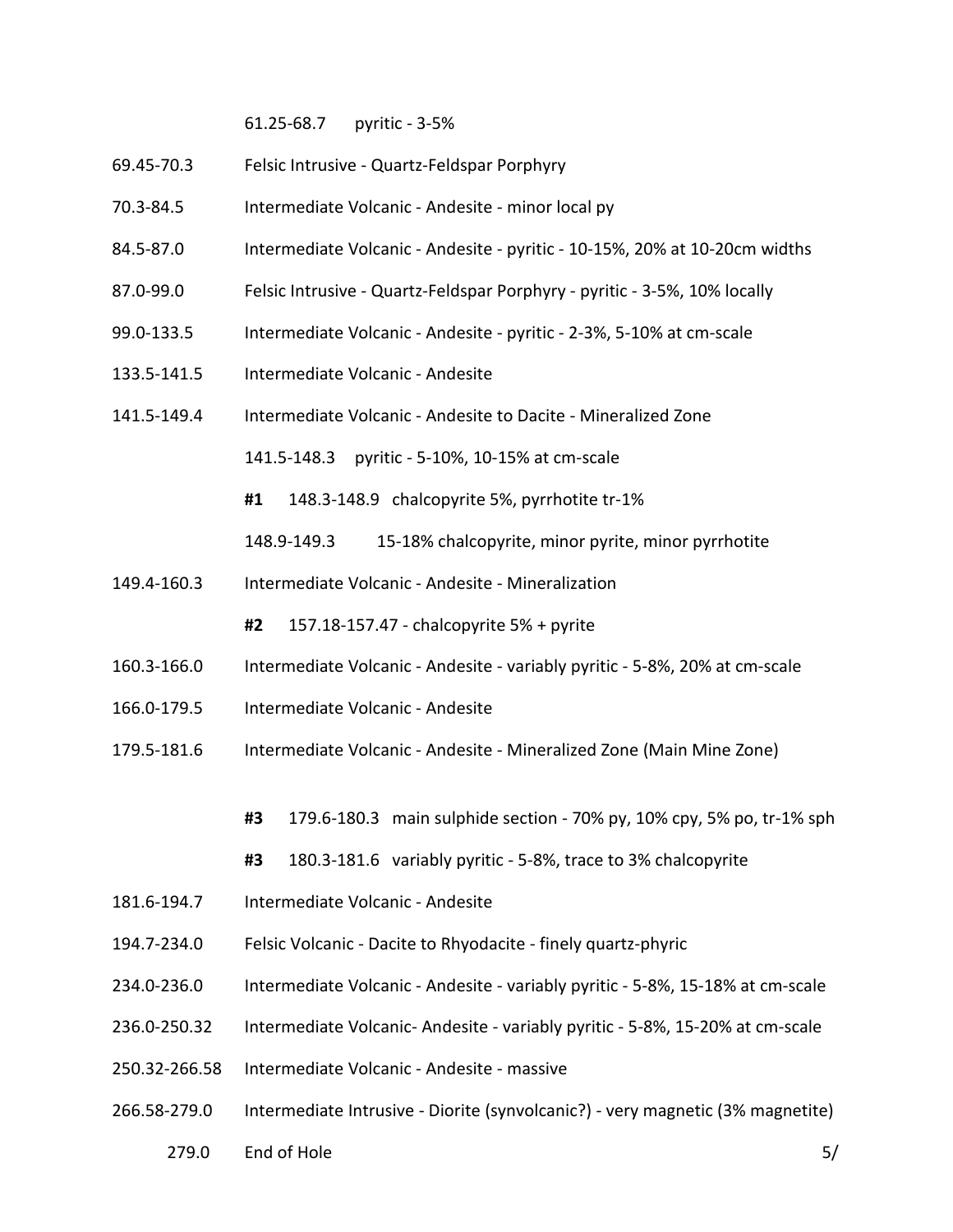# **4.1.1 SAMPLING TABLE**

| <b>Assay Samples</b> |             |        |         |                 |                 |      |                   |                 |
|----------------------|-------------|--------|---------|-----------------|-----------------|------|-------------------|-----------------|
| Date:                | 2018-05-30  |        |         |                 |                 |      |                   |                 |
| Drill Hole:          | $IJJ-18-01$ |        |         |                 |                 |      |                   |                 |
| Sample               | From        | To     | Width   | Cu              | Pb              | Zn   | Ag                | Au              |
|                      | metres      | metres | metres  | ppm             | ppm             | ppm  | ppm               | ppb             |
| A20801               | 63.1        | 64.4   | 1.3     | 130             | $\overline{20}$ | 149  | $\overline{50.2}$ | $\overline{c}$  |
| A 20802              | 78.8        | 80.0   | 1.2     | 86              | 22              | 173  | < 0.2             | $\overline{5}$  |
| A 20803              | 84.5        | 85.8   | 1.3     | 97              | 20              | 120  | < 0.2             | 10              |
| A 20804              | 85.8        | 87.0   | 1.2     | 74              | 21              | 182  | < 0.2             | $\overline{5}$  |
| A 20805              | 87.0        | 88.5   | 1.5     | 50              | 18              | 280  | < 0.2             | $\overline{5}$  |
| A20806               | 88.5        | 90.0   | 1.5     | 27              | 11              | 161  | < 0.2             | $\overline{5}$  |
| A 20807              | 90.0        | 91.5   | 1.5     | 20              | 10              | 134  | < 0.2             | $\overline{5}$  |
| A 20808              | 91.5        | 93.0   | 1.5     | $\overline{26}$ | 11              | 108  | < 0.2             | 5               |
| A 20809              | 93.0        | 93.8   | 0.8     | 101             | $\overline{23}$ | 137  | < 0.2             | $\overline{5}$  |
| A20810               | 93.8        | 95.3   | 1.5     | 43              | 14              | 159  | < 0.2             | 5               |
| A20811               | 95.3        | 96.0   | 0.7     | 46              | 12              | 165  | 0.2               | $\overline{5}$  |
| A20812               | 96.0        | 97.5   | 1.5     | 43              | 19              | 111  | 0.3               | $\overline{5}$  |
| A 20813              | 97.5        | 99.0   | 1.5     | 40              | 19              | 109  | 0.5               | $\overline{5}$  |
| A 20814              | 121.7       | 122.7  | 1.0     | 76              | 18              | 87   | 0.3               | $\overline{5}$  |
| A 20815              | 141.5       | 142.5  | 1.0     | 121             | 135             | 442  | 0.5               | $\overline{6}$  |
| A20816               | 142.5       | 143.5  | 1.0     | 97              | 84              | 313  | 0.4               | $\overline{5}$  |
| A 20817              | 143.5       | 145.0  | 1.5     | 96              | 37              | 696  | 0.3               | $\overline{8}$  |
| A 20818              | 145.0       | 146.5  | 1.5     | 210             | 37              | 1664 | 0.6               | $\overline{11}$ |
| A20819               | 146.5       | 147.4  | 0.9     | 602             | 29              | 1458 | 0.4               | $\overline{9}$  |
| A20820               | 147.4       | 148.3  | 0.9     | 348             | 21              | 1831 | < 0.2             | $\overline{11}$ |
| A20821               | 148.3       | 149.5  | 1.2     | 3.67%           | 24              | 519  | 1.8               | 49              |
| A20822               | 149.5       | 151.0  | 1.5     | 805             | $\overline{15}$ | 160  | < 0.2             | $\overline{5}$  |
| A 20823              | 155.8       | 156.8  | 1.0     | 622             | $\overline{15}$ | 132  | < 0.2             | $\overline{5}$  |
| A20824               | 156.8       | 157.6  | 0.8     | 1.34%           | 26              | 446  | 1.4               | $\overline{9}$  |
| A 20825              | 157.6       | 158.6  | 1.0     | 413             | 21              | 190  | < 0.2             | $\overline{5}$  |
| A20826               | 158.6       | 160.0  | 1.4     | 210             | 17              | 124  | < 0.2             | $\overline{5}$  |
| A20827               | 160.0       | 161.5  | 1.5     | 121             | 24              | 100  | 0.3               | 5               |
| A20828               | 161.5       | 163.0  | 1.5     | 99              | 60              | 153  | $\overline{1}$    | $\overline{8}$  |
| A 20829              | 163.0       | 164.5  | 1.5     | 82              | 64              | 273  | 0.4               | 5               |
| A 20830              | 164.5       | 166.0  | 1.5     | 79              | 37              | 161  | 0.5               | $\overline{5}$  |
| A20831               | 166.0       | 167.0  | 1.0     | 65              | 19              | 148  | < 0.2             | $\overline{5}$  |
| A20832               | 178.5       | 179.5  | $1.0\,$ | 474             | 18              | 139  | < 0.2             | $\overline{5}$  |
| A 20833              | 179.5       | 180.5  | 1.0     | 6.20%           | 35              | 719  | $\overline{3.5}$  | $\overline{31}$ |
| A 20834              | 180.5       | 181.6  | 1.1     | 1.74%           | 32              | 1797 | 1.2               | 40              |
| A 20835              | 181.6       | 182.6  | $1.0\,$ | 1152            | 16              | 160  | < 0.2             | $\overline{5}$  |
| A 20836              | 233.7       | 234.7  | 1.0     | 325             | 18              | 184  | < 0.2             | $\overline{5}$  |
| A 20837              | 234.7       | 235.5  | 0.8     | 37              | 14              | 125  | 0.4               | $\overline{5}$  |
| A 20838              | 235.5       | 237.0  | 1.5     | 46              | 17              | 118  | < 0.2             | $\overline{5}$  |
| A20839               | 237.0       | 238.5  | 1.5     | 54              | 17              | 140  | < 0.2             | $\overline{5}$  |
| A 20840              | 238.5       | 240.0  | 1.5     | 42              | 16              | 131  | < 0.2             | $\overline{5}$  |
| A 20841              | 240.0       | 241.0  | 1.0     | 39              | 16              | 135  | < 0.2             | $\overline{5}$  |
| A 20842              | 241.0       | 242.5  | 1.5     | 48              | 17              | 135  | < 0.2             | $\overline{5}$  |
| A 20843              | 242.5       | 243.5  | 1.0     | 39              | 19              | 130  | < 0.2             | $\overline{9}$  |
| A20844               | 243.5       | 244.3  | 0.8     | 50              | 18              | 99   | < 0.2             | $\overline{5}$  |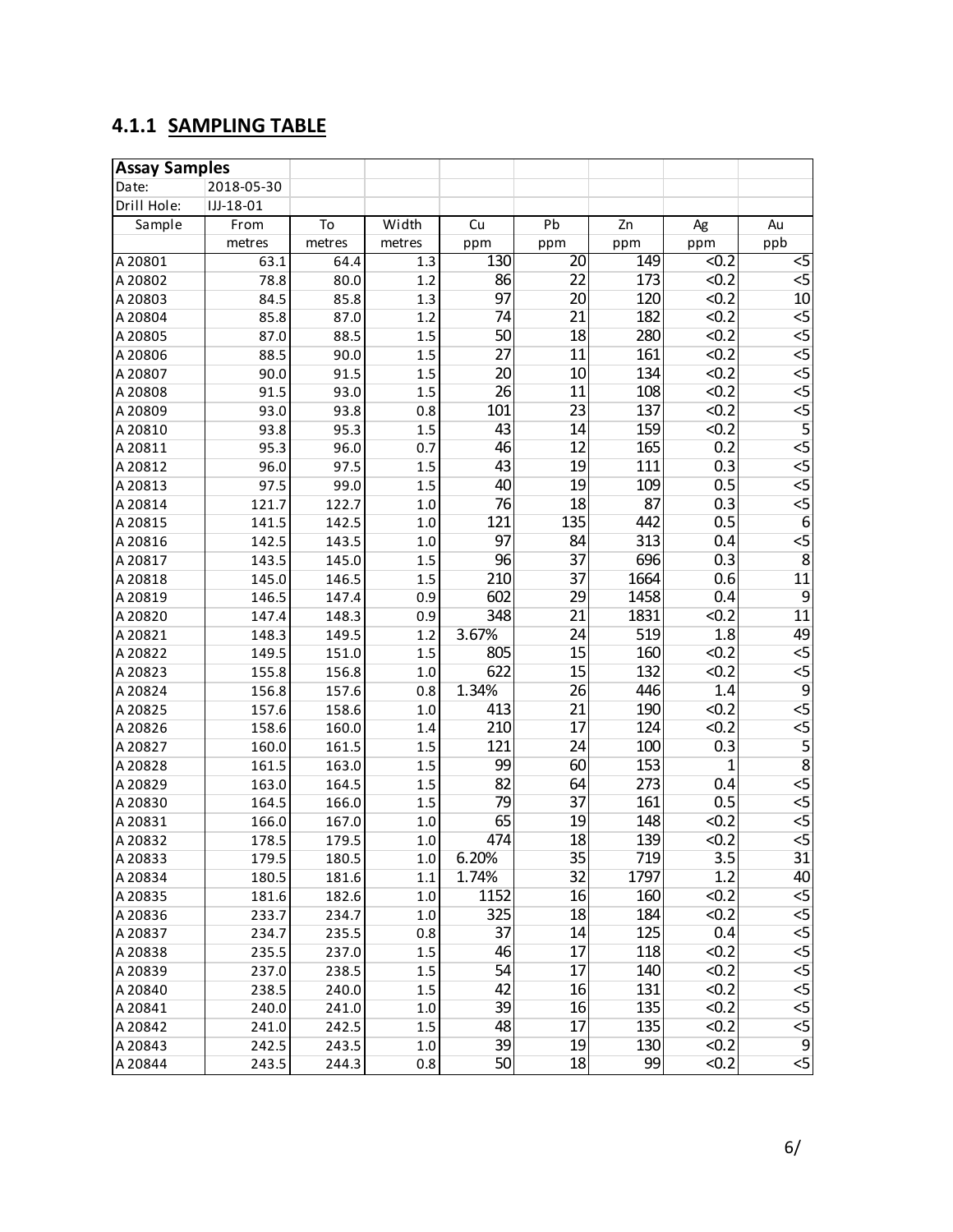# **4.2 DRILL HOLE IJJ-18-02**

#### **Summary Log**

| $0.0 - 50.2$  | Overburden/Casing                                                        |
|---------------|--------------------------------------------------------------------------|
| 50.2-54.9     | Intermediate Volcanic - Andesite - (possible synvolcanic intrusive)      |
| 54.9-75.7     | Felsic Volcanic - Dacite to Rhyodacite Flow(s)                           |
| 75.7-84.85    | Felsic Volcanic - Dacite to Rhyodacite Lithic Fragmental (Flow Breccia?) |
| 84.85-90.07   | Sediment - Chemical - Chert                                              |
| 90.07-128.4   | Felsic Volcanic - Dacite to Rhyodacite - Fragmental (Flow Breccia?)      |
|               | Chert<br>102.34-102.8                                                    |
|               | 111.37-115.5<br>Chert Zone                                               |
| 128.4-132.3   | Felsic Volcanic - Dacite to Rhyodacite - Crystal Tuff (Hyaloclastite?)   |
| 132.3-134.95  | Felsic Volcanic - Dacite to Rhyodacite - Flow                            |
| 134.95-136.7  | Felsic Volcanic - Dacite to Rhyodacite - Crystal Tuff (Hyaloclastite?)   |
|               | 136.0-136.2<br>Chert                                                     |
| 136.7-138.14  | Felsic Volcanic - Dacite to Rhyodacite - Flow                            |
| 138.14-138.48 | Sediment - Chemical Chert                                                |
| 138.48-144.1  | Felsic Volcanic - Dacite to Rhyodacite - Flow                            |
| 144.1-150.4   | Felsic Volcanic - Dacite to Rhyodacite - Flow Breccia                    |
| 150.4-154.78  | Felsic Volcanic - Dacite to Rhyodacite - Flow                            |
|               | Chert<br>153.37-154.0                                                    |
| 154.78-155.2  | Sediment - Chemical Chert                                                |
| 155.2-157.3   | Felsic Volcanic - Dacite to Rhyodacite - Flow Breccia                    |
| 157.3-174.3   | Felsic Volcanic - Dacite to Rhyodacite - Crystal Tuff                    |
| 174.3-192.2   | Felsic Volcanic - Dacite to Rhyodacite - Flow Breccia                    |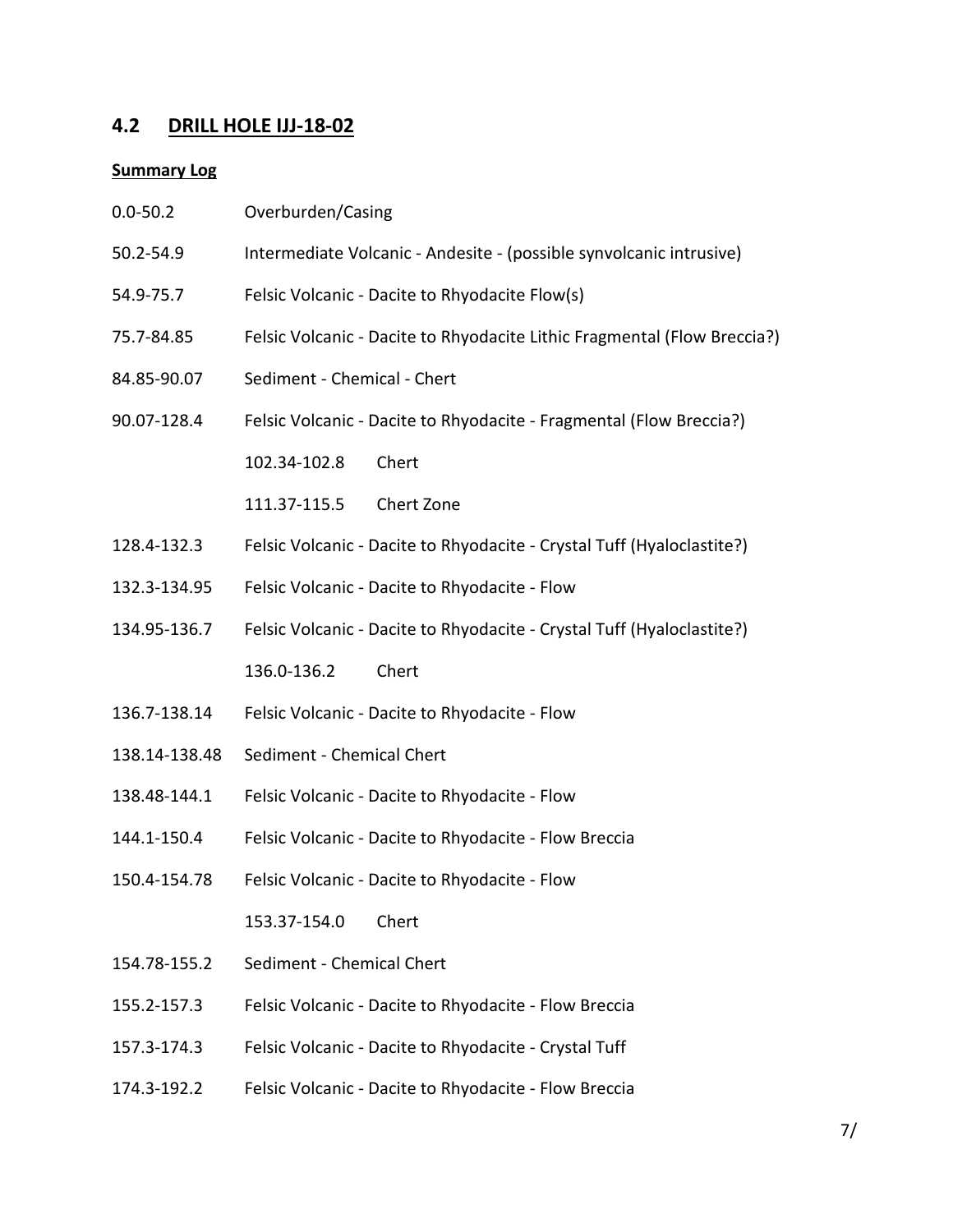- 192.2-233.3 Intermediate Volcanic Andesite (possibly synvolcanic intrusive)
- 233.3-234.85 Intermediate Volcanic Andesite Flow?
- 234.85-240.0 Intermediate Volcanic Andesite (possibly synvolcanic intrusive)
- 240.0-241.4 Intermediate Volcanic Andesite Flow?
- 241.4-242.86 Sediment Chemical Chert
- 242.86-258.05 Intermediate Volcanic Andesite Flow/Breccia
- 258.05-266.95 Intermediate Volcanic Andesite Flow (weak epidote)
- 266.95-268.0 Intermediate Volcanic Volcanogenic Sediments Sulphidic
	- 267.56-267.9 Semi to massive Sulphides 5% sph, 15% cpy, 30% po+py
	- 268.0 End of Hole break through into mine workings

#### **4.2.1 SAMPLING TABLE**

| <b>Assay Samples</b> |                |        |        |      |     |       |        |     |  |
|----------------------|----------------|--------|--------|------|-----|-------|--------|-----|--|
| Date:                | 2018-12-13     |        |        |      |     |       |        |     |  |
| Drill Hole:          | $IJ - 18 - 02$ |        |        |      |     |       |        |     |  |
| Sample               | From           | To     | Width  | Cu   | Pb  | Zn    | Ag     | Au  |  |
|                      | metres         | metres | metres | ppm  | ppm | ppm   | ppm    | ppb |  |
| A 20845              | 174.3          | 175.8  | 1.5    | 108  | 25  | 159   | .02    | 23  |  |
| A 20846              | 264.9          | 265.9  | 1.0    | 62   | 23  | 91    | > 0.02 | >5  |  |
| A 20847              | 265.9          | 266.9  | 1.0    | 138  | 22  | 203   | > 0.02 | 5   |  |
| A 20848              | 266.9          | 268.0  | 1.1    | 6.4% | 357 | 5.52% | 21.    | 496 |  |

#### **5.0 CONCLUSIONS**

The first hole, IJJ-18-01 successfully sectioned the Jameland Property's zone of mineralization at a vertical depth of about 140 metres. Three zones carrying various concentrations of chalcopyrite mineralization encountered - in sampled intervals 148.3-149.5 (1.2m), 156.8-157.6 (0.8m) and 179.5-181.6 (2.1m). Some anomalous zinc values were also returned within the general area of the copper mineralization the maximum value being 1797ppm Zn (0.1%).

IJJ-18-02 was prematurely terminated as it was about to intersect a major section of chalcopyrite mineralization as indicated by the assays from samples taken at the very end of the hole (see table above).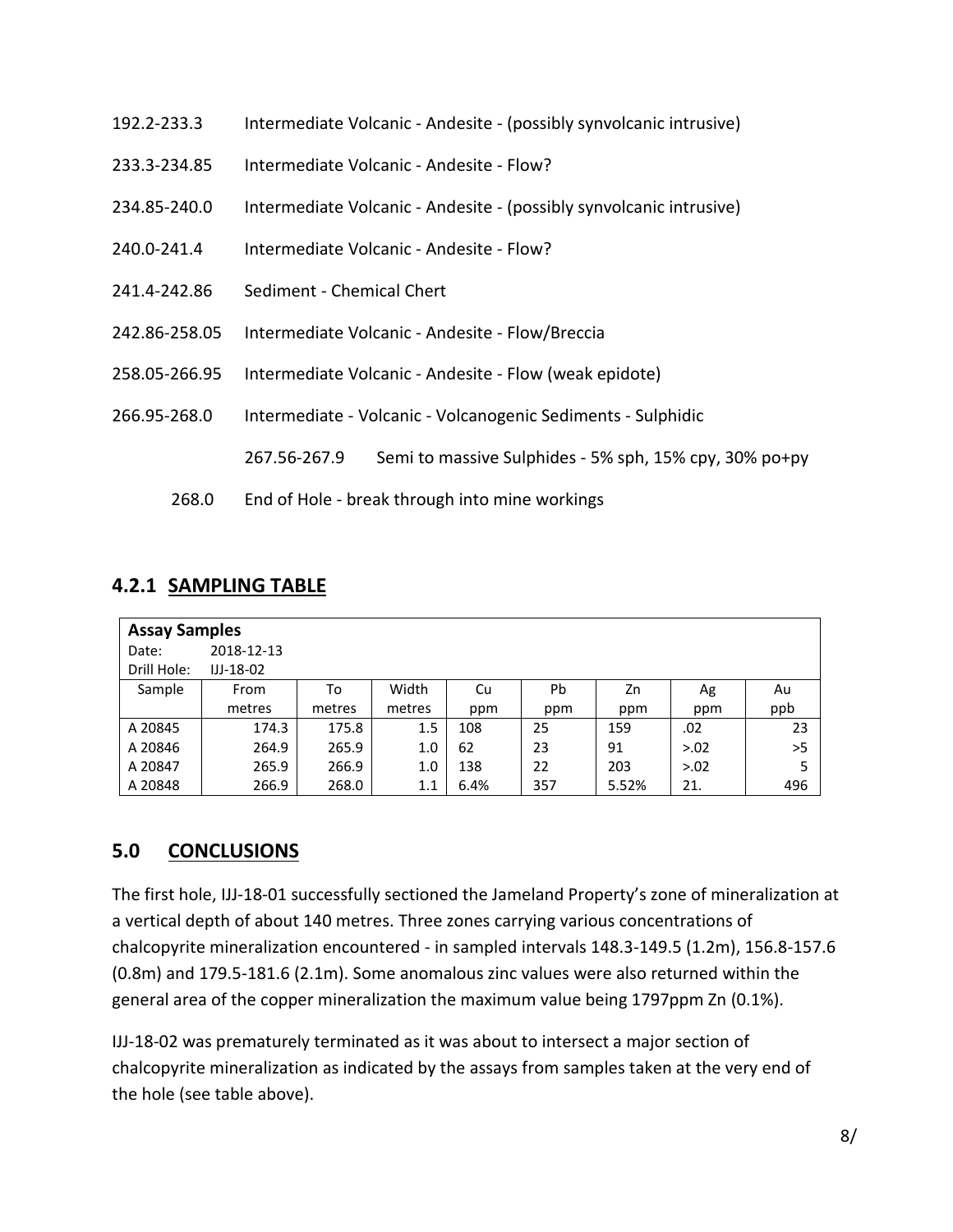The lithologies encountered in the two drill holes indicate the mineralized zones crossed by Section 85 are exclusively hosted by intermediate volcanic Andesites of various depositional regimes - flow rock, flow breccias and tuffs. Felsic volcanics form a northeast hanging wall to the Andesites in this area as results in IJJ-18-02 can attest.

It is recommended that all drill holes be surveyed with modern surveys to confirm deviation, dip and plunge of the zones and a new grid be established to further exploration.

# **6.0 AUTHOR'S DECLARATION**

I, Wayne D. Corstorphine do declare that,

- 1. My pace of residence is 441 Hart Street in the city of Timmins, Ontario (P4N 6X3)
- 2. I hold a bachelor's degree in Earth Science (1971) from the University of Waterloo, Waterloo, Ontario
- 3. I have practiced my profession as a geologist continuously for the last 47 years.
- 4. I personally logged and laid out the samples for the drill holes described in this report.
- 5. I have no interest, direct or indirect, in the Jameland Property.

Dated at Timmins, Ontario this 20<sup>th</sup> day of December, 2018.

Hayne Instriction

Wayne D. Corstorphine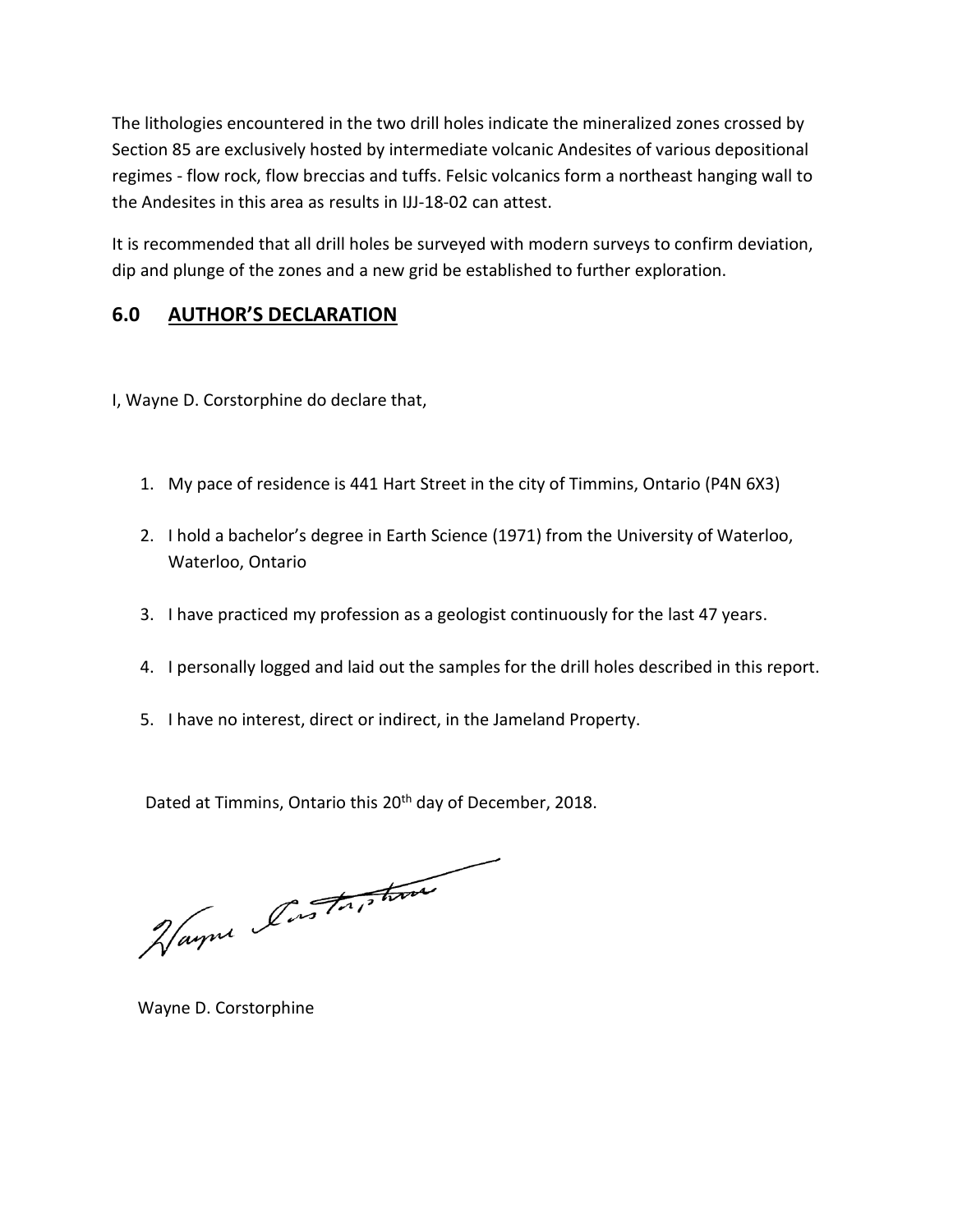**APPENDIX A**

#### **FINANCIAL STATEMENT OF COSTS**